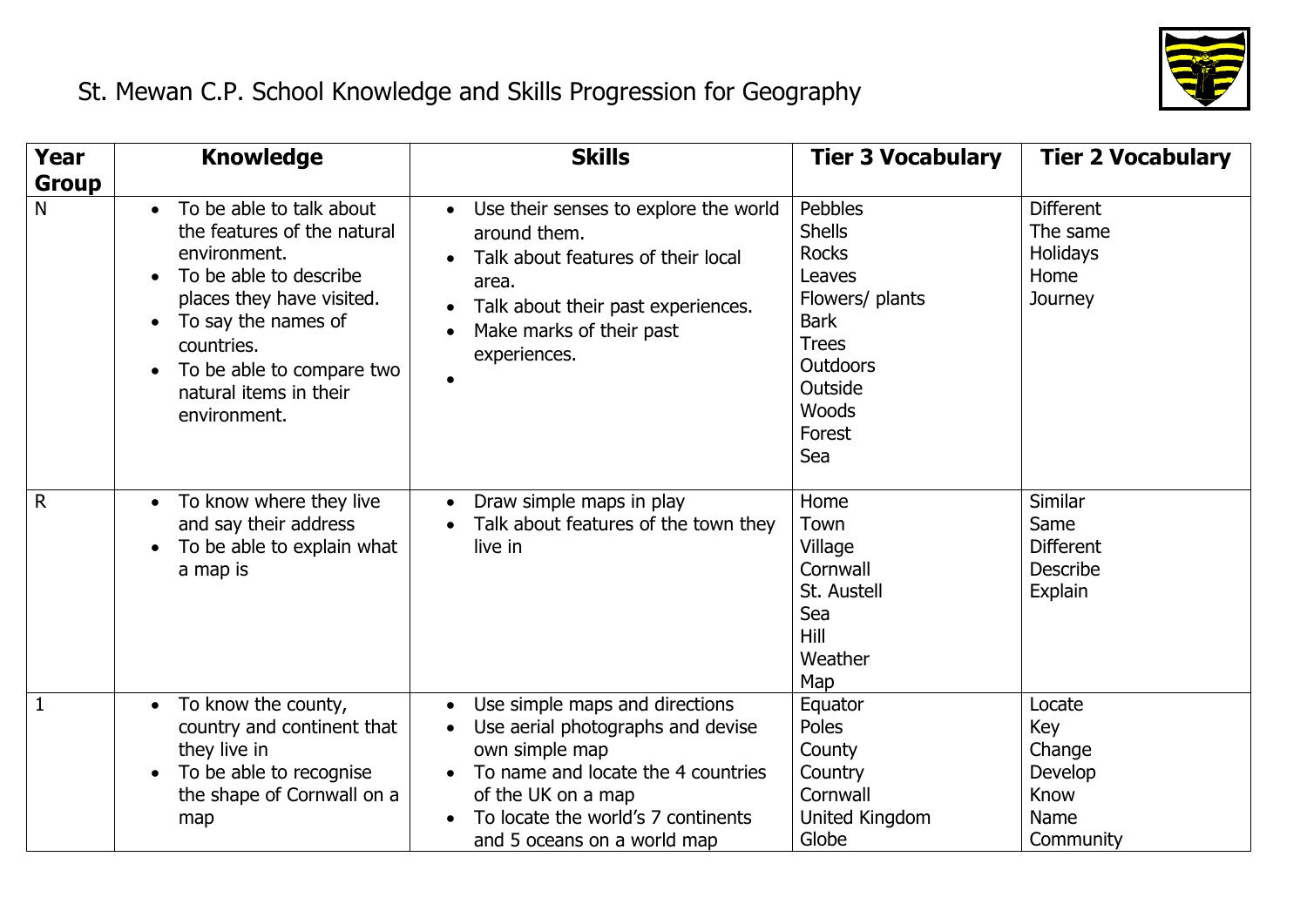

| To know the location of<br>$\bullet$<br>their school and school<br>grounds<br>Know the 4 countries and<br>capital cities of the UK and<br>its surrounding seas<br>Know the world's 7<br>continents and 5 oceans<br>To know that there are hot<br>and cold countries in the<br>world<br>To know the 4 points of a<br>compass<br>Know the key weather for<br>each of the 4 seasons in<br>the UK | Use world maps, atlases and globes<br>to explore the world<br>Use simple locational and directional<br>language<br>To be able to identify and locate hot<br>and cold areas of the world<br>Understand geographical similarities<br>and differences through studying the<br>human and physical geography of a<br>small area of the UK and Africa                                                         | England, Ireland,<br>Scotland, Wales<br>Continent<br>Africa, Asia, Europe,<br>North America, South<br>America, Antartica,<br>Oceania, Atlantic, Pacific,<br>Indian, Arctic, Southern<br><b>Oceans</b><br>Weather<br>City, town, village,<br>hamlet<br>Season<br>Weather<br><b>Near</b><br>Far<br>Left<br><b>Right</b><br>compass | resident                                                                                  |
|-----------------------------------------------------------------------------------------------------------------------------------------------------------------------------------------------------------------------------------------------------------------------------------------------------------------------------------------------------------------------------------------------|---------------------------------------------------------------------------------------------------------------------------------------------------------------------------------------------------------------------------------------------------------------------------------------------------------------------------------------------------------------------------------------------------------|----------------------------------------------------------------------------------------------------------------------------------------------------------------------------------------------------------------------------------------------------------------------------------------------------------------------------------|-------------------------------------------------------------------------------------------|
| Know the key features of<br>the 4 countries of the UK.<br>Know that places can<br>change over time e.g. local<br>area and London<br>Know that there are hot<br>and cold areas in the<br>world and they are in<br>relation to the location to<br>the Equator and North and<br>South poles.<br>Know some key human<br>and physical features of<br>the local area                                | To be able to locate the major rivers,<br>capital cities, mountains in the 4<br>countries of the UK.<br>To be able to identify similarities and<br>$\bullet$<br>differences and compare and<br>contrast.<br>Use aerial photographs and plan<br>perspectives to recognise landmarks<br>and basic human and physical<br>features<br>To devise a simple map<br>Use and construct basic symbols in a<br>key | City<br>Town<br>Village<br>Factory<br>Farm<br>House<br>Office<br>Port<br>Harbour<br>Shop<br>Key<br>Symbol<br>North, East, South, West<br>Coast                                                                                                                                                                                   | Identify<br>Community<br>Affect<br>Transport<br>Route<br>Major<br>Resident<br>traditional |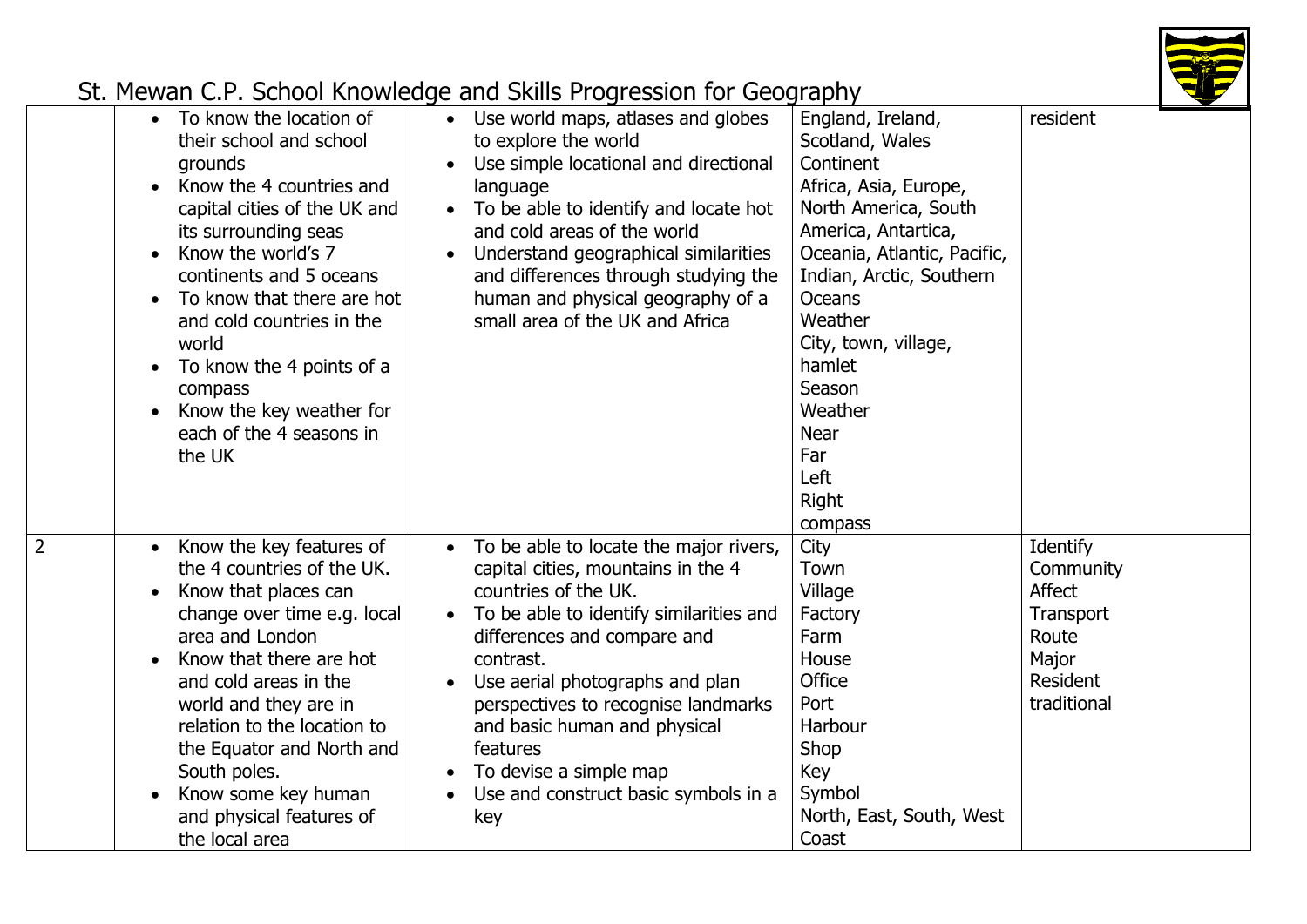

|   | Know the shape of the UK<br>$\bullet$<br>on a map                                                                                                                                                                                                                                                                                                                                                                                                                                                              | Understand geographical and<br>similarities and differences through<br>studying the human and physical<br>geography of a small area of the UK<br>and Asia<br>Use simple compass directions and<br>locational and directional vocabulary<br>to describe location, features, and<br>routes on a map.<br>Use fieldwork and observational skills<br>to study the geography of the school<br>and compare it to a coastal location                                                                                                                               | <b>Beach</b><br>Cliff<br>Forest<br>Hill<br>Mountain<br>Sea<br>Ocean<br>River<br>Soil<br>Valley<br>Vegetation<br>compass                                                      |                                                                          |
|---|----------------------------------------------------------------------------------------------------------------------------------------------------------------------------------------------------------------------------------------------------------------------------------------------------------------------------------------------------------------------------------------------------------------------------------------------------------------------------------------------------------------|------------------------------------------------------------------------------------------------------------------------------------------------------------------------------------------------------------------------------------------------------------------------------------------------------------------------------------------------------------------------------------------------------------------------------------------------------------------------------------------------------------------------------------------------------------|------------------------------------------------------------------------------------------------------------------------------------------------------------------------------|--------------------------------------------------------------------------|
| 3 | Know the location and<br>characteristics of a range<br>of the world's most<br>significant physical<br>features e.g. volcanoes,<br>earthquake and<br>mountains.<br>Know the location of the<br>Northern and Southern<br>Hemisphere and the Arctic<br>and Antarctic Circle<br>To know that physical<br>geography can impact on<br>human activity and quality<br>of life<br>Describe and understand<br>key aspects of human<br>geography including types<br>of settlement and land use<br>and the distribution of | To use maps to identify areas with<br>key physical and topographical<br>features around the world<br>Describe and understand key aspects<br>of physical geography e.g. volcanoes,<br>and the impact that this can have on<br>humans<br>To locate different types of<br>settlement on a map and give<br>reasons for their development<br>Use the eight points of a compass, 4<br>and 6 figure grid references, symbols<br>and key (including the use of<br>Ordnance Survey maps)<br>Analyse and draw conclusions from a<br>range of aerial photos and maps. | Grid reference<br><b>Ordnance Survey</b><br>Northern and Southern<br>Hemisphere and the<br><b>Arctic and Antarctic Circle</b><br><b>Fault lines</b><br>Volcano<br>Earthquake | Pattern<br>Data<br>Estimate<br><b>Benefit</b><br>Region<br>Accommodation |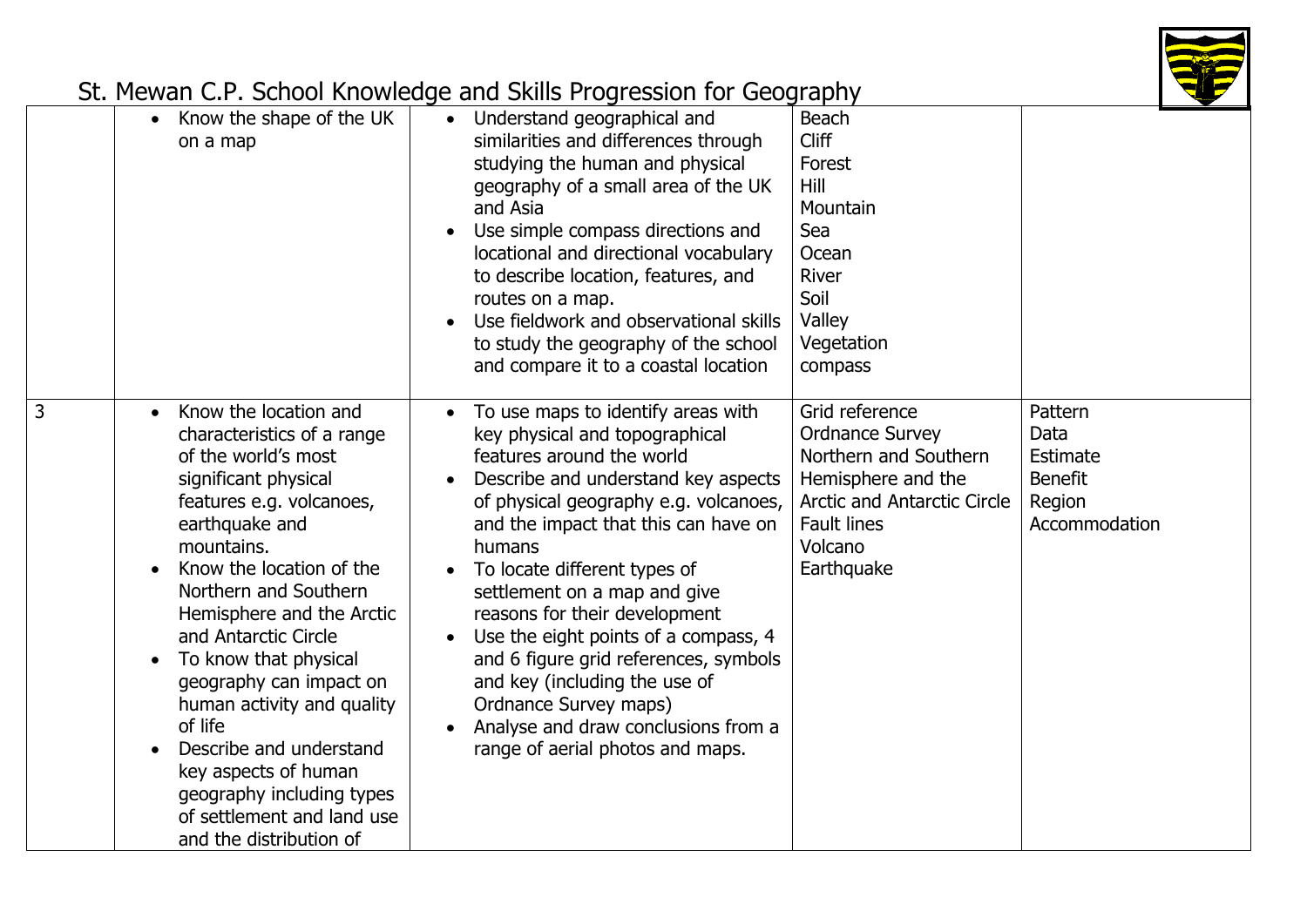

|   | natural resources including<br>energy, food, minerals and<br>water<br>Name and locate counties<br>and cities of the United<br>Kingdom                                                                                                                                                                                                                                                                                            |                                                                                                                                                                                                                                                                                                                                                                                                                                                                                                                                                                                                              |                                                                                                     |                                                                                                                                              |
|---|----------------------------------------------------------------------------------------------------------------------------------------------------------------------------------------------------------------------------------------------------------------------------------------------------------------------------------------------------------------------------------------------------------------------------------|--------------------------------------------------------------------------------------------------------------------------------------------------------------------------------------------------------------------------------------------------------------------------------------------------------------------------------------------------------------------------------------------------------------------------------------------------------------------------------------------------------------------------------------------------------------------------------------------------------------|-----------------------------------------------------------------------------------------------------|----------------------------------------------------------------------------------------------------------------------------------------------|
| 4 | To know the location of<br>$\bullet$<br>Europe and to name and<br>locate 6 European<br>countries and their capital<br>cities<br>Recognise the shapes of<br>the continents<br>To know and compare a<br>$\bullet$<br>location in the UK and in<br>Europe in terms of human<br>and physical features<br>To know how humans<br>affect the environment<br>over time and why people<br>seek to manage and<br>sustain their environment | To be able to use maps and atlases<br>$\bullet$<br>to locate the world's countries with a<br>focus on Europe (including the<br>location of Russia)<br>To understand geographical<br>similarities and differences through<br>the study of a region in the UK (not<br>London) $-$ focus on human and<br>physical geography<br>Use fieldwork to observe measure<br>and record the human and physical<br>features in a local environment,<br>including sketch maps, OS maps,<br>plans, graphs and digital<br>technologies.<br>Communicate findings in a number of<br>ways<br>Ask questions and create an enquiry | Contour<br>Grid reference<br>Height<br>Valley<br>Locality<br>Location<br>Sustainability<br>Land use | Impact<br><b>Negative</b><br>Issue<br>Environment<br><b>Define</b><br>Evident<br>Indicate<br>Significant<br>Survey<br>Research<br>conclusion |
| 5 | Name key rivers<br>$\bullet$<br>Know about the physical<br>features of rivers and                                                                                                                                                                                                                                                                                                                                                | To be able to locate areas with<br>$\bullet$<br>specific physical geography $-$ rivers<br>and the water cycle                                                                                                                                                                                                                                                                                                                                                                                                                                                                                                | <b>Rivers</b><br>Erosion<br>Deposition<br>Flood plain                                               | Analyse<br><b>Distribute</b><br>Consists<br><b>Border</b>                                                                                    |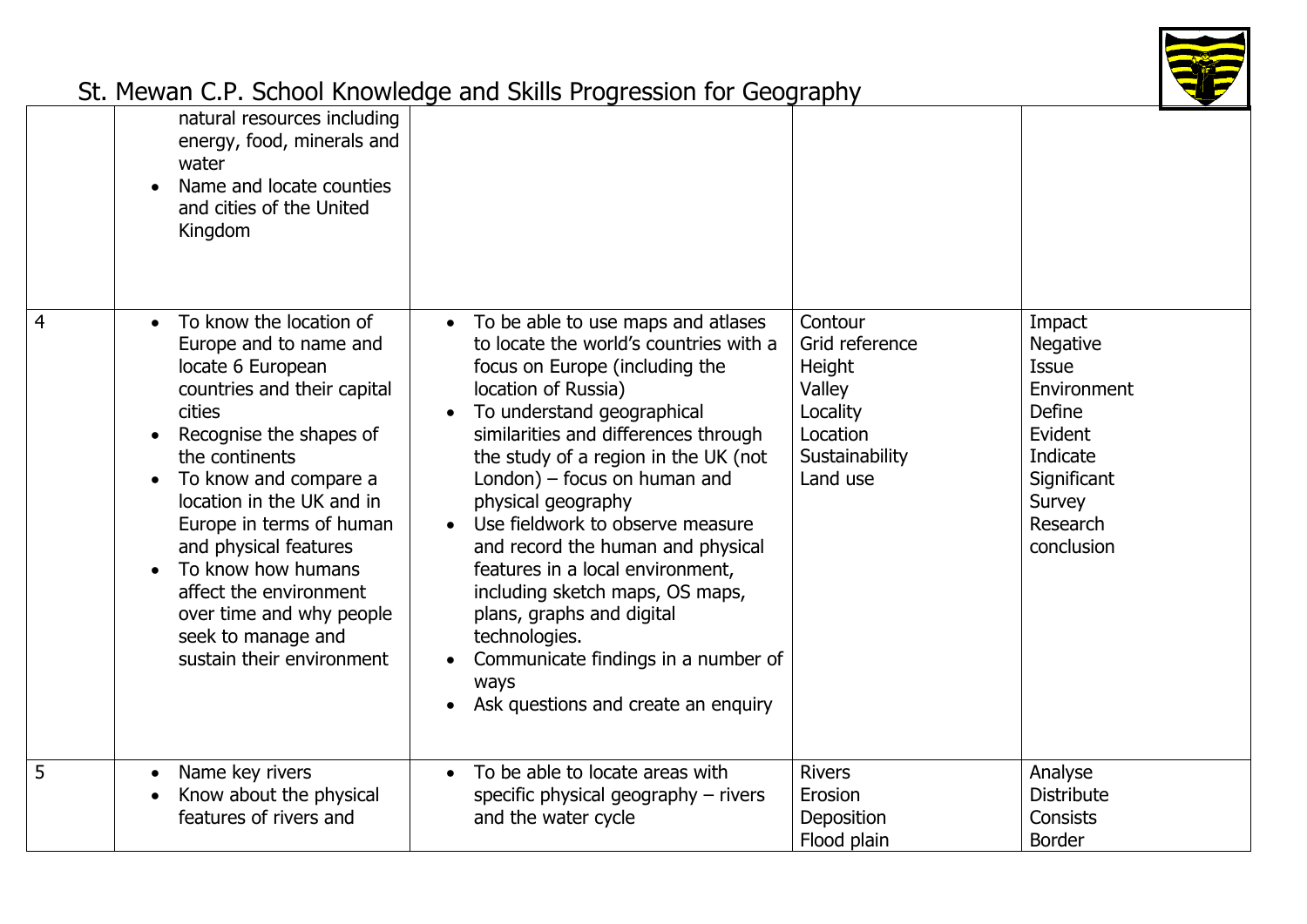

|                                                                                                                                                                                                                                                                                               | $\frac{1}{2}$                                                                                                                                                                                                                                                                                                                                                                                                                                                                                                                                                                                                                                                                                                                                                                  |                                                                                                                          |                                                                                                                    |
|-----------------------------------------------------------------------------------------------------------------------------------------------------------------------------------------------------------------------------------------------------------------------------------------------|--------------------------------------------------------------------------------------------------------------------------------------------------------------------------------------------------------------------------------------------------------------------------------------------------------------------------------------------------------------------------------------------------------------------------------------------------------------------------------------------------------------------------------------------------------------------------------------------------------------------------------------------------------------------------------------------------------------------------------------------------------------------------------|--------------------------------------------------------------------------------------------------------------------------|--------------------------------------------------------------------------------------------------------------------|
| begin to understand<br>erosion and deposition<br>Know and can explain the<br>water cycle<br>Identify the position and<br>significance of latitude and<br>longitude<br>Know geographical<br>similarities and differences<br>through the study of the<br>local area and a<br>contrasting region | • To be able to locate geographical<br>regions of the UK and their physical<br>characteristics, key topographical<br>features<br>Draw detailed diagrams and pictures<br>of places<br>Collect and measure information,<br>e.g. rainfall, temperature, wind<br>speed<br>Use OS maps and 6 figure grid<br>references<br>Draw maps with keys<br>Use fieldwork to observe, measure,<br>record and present the human and<br>physical features in the local area<br>(rivers), including sketch maps, plans<br>and graphs and digital technologies<br>To explain how humans affect the<br>environment over time e.g. economic<br>activity, including trade links and the<br>distribution of natural resources<br>including energy, food, water and<br>minerals<br>Compare and contrast | Meander<br>Source<br><b>Tributary</b><br>Longitude<br>Latitude<br>Condensation<br>Evaporation<br>Environment             | Orientation<br>Region<br><b>Effect</b>                                                                             |
| Know location of and<br>$\bullet$<br>shape of some of the<br>largest countries in each<br>continent<br>Know about the physical<br>features of coasts and<br>understand the physical<br>processes of erosion and                                                                               | To be able to use map, atlases,<br>globes and digital/computer mapping<br>to locate countries and describe<br>features studied.<br>To be able to locate areas with<br>specific physical geography $-$ climate<br>zones, biomes and vegetation belts<br>To use 6 figure grid references                                                                                                                                                                                                                                                                                                                                                                                                                                                                                         | Headland<br>Erosion<br>Deposition<br>Transportation<br>Climate zones<br>Biomes vegetation belt<br>Canopy<br>Forest floor | Impact<br><b>Negative</b><br>Economy<br><b>Resources</b><br>Sustainable<br>Global<br>Import<br>Export<br>Migration |
|                                                                                                                                                                                                                                                                                               | deposition                                                                                                                                                                                                                                                                                                                                                                                                                                                                                                                                                                                                                                                                                                                                                                     | Use an atlas index<br>$\bullet$                                                                                          | Understory                                                                                                         |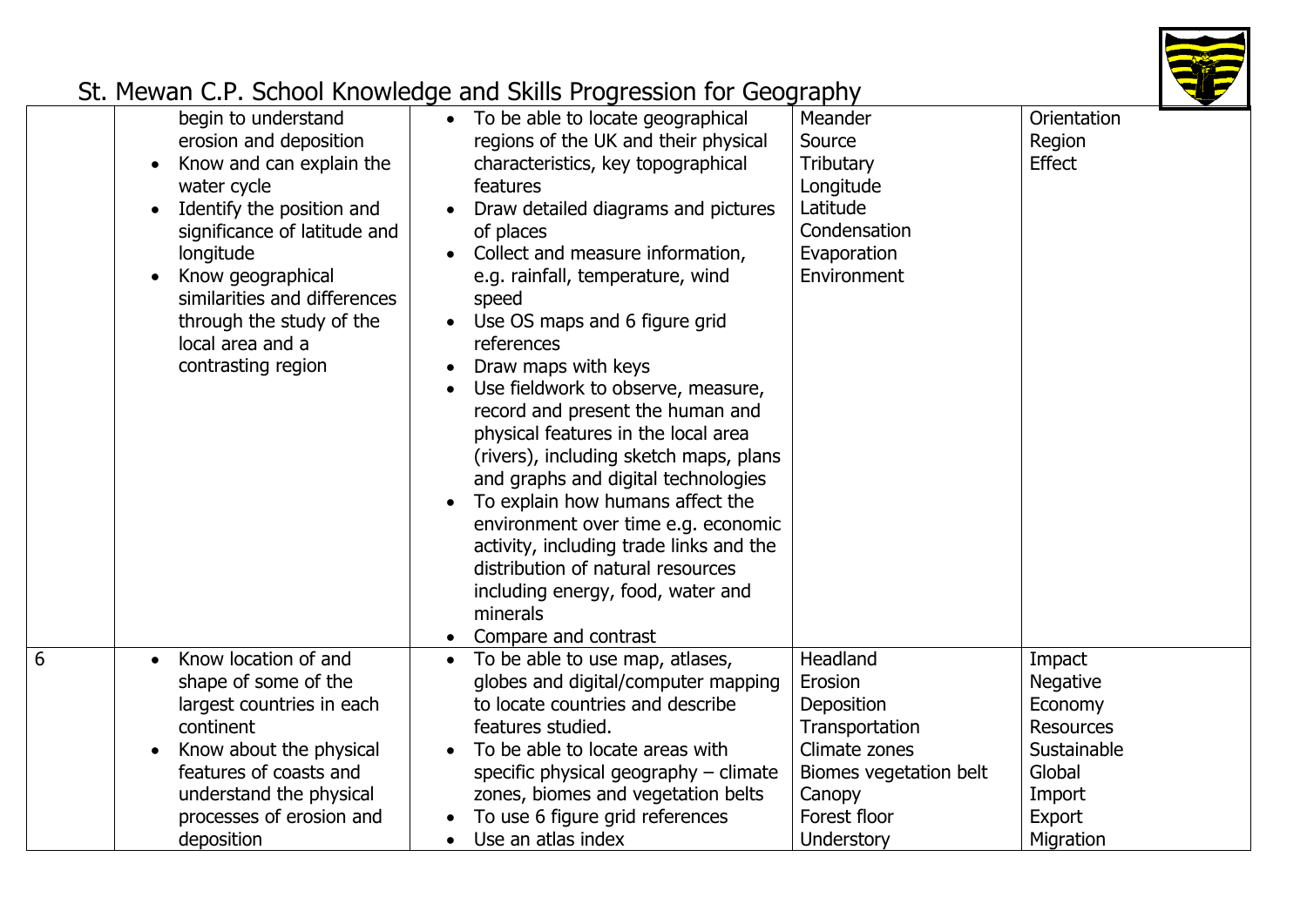

Year 7 Curriculum

| <b>Alien Invasion</b> | <b>Battle with the</b> | <b>Battle with the</b> | <b>A Crowded Planet</b> | <b>Sustainable Places</b> | <b>Sustainable Places</b> |
|-----------------------|------------------------|------------------------|-------------------------|---------------------------|---------------------------|
| OS map skills in      | atmosphere             | atmosphere             | Knowledge about         | Types of industry         | Students have the         |
| Cornwall. Developing  | Causes and impacts     | Knowledge of rivers    | world population        | such as primary,          | opportunity to build a    |
| an understanding of   | of flooding in         | such as waterfalls,    | growth and migration    | secondary and             | sustainable town          |
| the geology of the UK | Boscastle and          | meanders, estuaries.   | from Mexico to the      | tertiary, study of        | using teamwork and        |
| and Cornwall.         | Bangladesh and         | Look at water stress   | USA. Synthesise         | farming as a local        | creativity. We use        |
| Develop their         | extreme weather.       | and conflict in the    | material and assess     | example which allows      | resources from the        |
| knowledge of          | Understanding of       | Himalayas.             | positives and           |                           | scrap store. We look      |